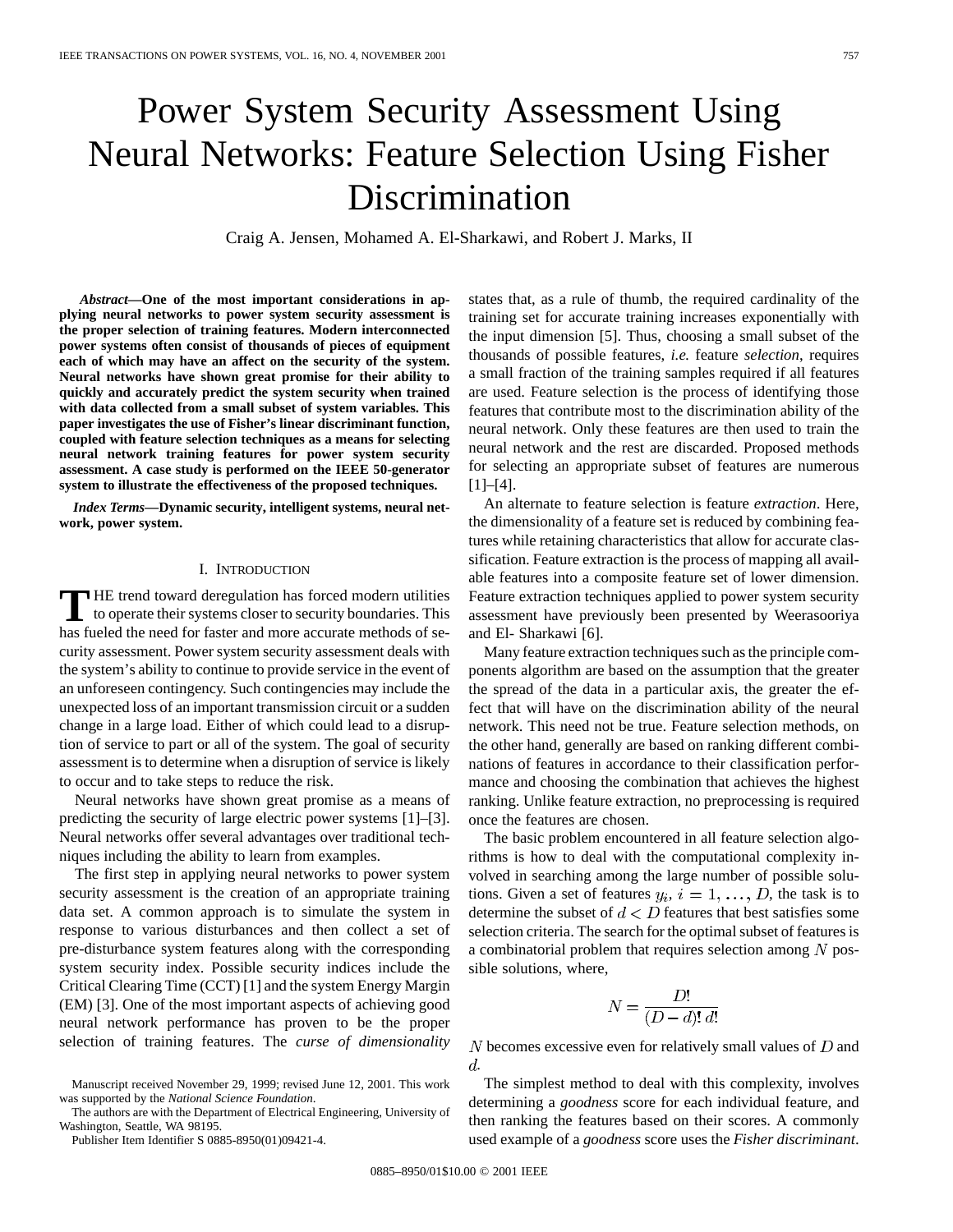

Fig. 1. (a) The Fisher linear discriminant projects data onto a lower dimension that maximally separates the classes. (b) A nonoptimal discriminant function.

The simple ranking method gives poor performance in cases when many features are highly correlated. In such cases, several features may have high individual discrimination ability, but due to their correlation, they offer no improvement when used together. For this reason, more advanced methods are presented to find  $d$  features that work well together.

Section III presents the IEEE 50-genrator transient stability test system. Section IV outlines several feature selection techniques that have been proposed. In Section V, a case study of the proposed techniques is presented to illustrate how neural network training features can be selected that are independent of changes of system topology. Finally, conclusions are presented in Section VI.

# II. FISHER'S LINEAR DISCRIMINANT

The Fisher linear discriminant function was proposed in 1936 [6],[7]. It seeks to find the optimal linear discriminant function for separating two classes of data. Given a set of  $n$   $D$ dimensional training samples  $x_1, \ldots, x_n$  with  $n_1$  samples in class  $C_1$  and  $n_2$  samples in class  $C_2$ , the task is to find the linear mapping,  $y = \mathbf{w}^T \mathbf{x}$ , that maximizes,

$$
F(\mathbf{w}) = \frac{|m_1 - m_2|^2}{\sigma_1^2 + \sigma_2^2}
$$

where  $m_i$  is the mean of class  $C_i$  and  $\sigma_i^2$  is the variance of  $C_i$ . In words, this corresponds to finding the line that when the data are projected onto, provides the maximum separation (see Fig. 1).

The criterion function,  $F$ , can be rewritten as an explicit function of w as

$$
F(\mathbf{w}) = \frac{\mathbf{w}^T S_B \mathbf{w}}{\mathbf{w}^T S_W \mathbf{w}} \tag{1}
$$

where  $S_B$  is referred to as the *between-class scatter* matrix and  $S_W$  is the *within-class scatter* matrix. The *within-class scatter*,  $S_W$ , is defined as

$$
S_W = S_1 + S_2
$$

where  $S_1$  and  $S_2$  are

$$
S_i = \sum_{x \in C_i} (\mathbf{x} - m_i) (\mathbf{x} - m_i)^T; i = 1, 2
$$

and

$$
m_i = \frac{1}{n_i} \sum_{x \in X_i} \mathbf{x}.
$$

The *between-class scatter*,  $S_B$ , is

$$
S_B = (m_1 - m_2)(m_1 - m_2)^T.
$$

Solving (1) for the Fisher weights, w, that maximize  $F$  can then be written as

$$
\mathbf{w} = S_W^{-1}(m_1 - m_2).
$$

Fisher's linear discriminant function is a projection from a  $D$ -dimensional space onto a line in such a manner that the training data is best separated. Fig. 1(a) shows the optimal (Fisher) projection for a 2-dimensional problem and Fig. 1(b) shows a nonoptimal projection. It can be seen that the Fisher vector,  $\bf{w}$ , defines the line — or, more generally, the hyperplane – that results in the greatest separation between the  $\Box$ 's and  $\circ$ 's when data are linearly.

The Fisher discriminant can also be used as a means of assessing the linear separability of two classes of data. For example, the magnitude of the Fisher function,  $F$ , can be used as a measure of how well a linear classifier will perform on a given problem. The higher the value of  $F$ , the more separable the data are, and thus the higher the expected performance of the classifier. Different combinations of features can also be compared by comparing their respective Fisher values. This technique is used in the proceeding sections as a method for comparing different combinations of features in an effort to find the optimal combination.

# III. FEATURE SELECTION TECHNIQUES

If the dimension of the problem is small, a reasonable technique is to simply search through all possible combinations of features and calculate their corresponding Fisher values. The optimal feature set is then the set with the highest Fisher value. This is only practical on small problems as it requires the evaluation of  $D!/[(D-d)!d!]$  Fisher values.

In problems where the dimension is too high for an exhaustive search, a search technique called the backtrack search [4], also known as the branch-and-bound algorithm, can be employed to ease the computational burden. The backtrack search guarantees the optimal solution if the criterion function satisfies the monotonicity condition. The monotonicity condition requires that the value of the criterion function be nondecreasing when additional features are added. The Fisher linear discriminant function satisfies this condition because increasing the input dimension,  $D$ , can never result in a decrease in the Fisher value  $F$ .

The mechanics of the backtrack search are best illustrated, as in Fig. 2, in the form of a search tree. The root of the tree contains all of the features to be considered. Each node under the root corresponds to the removal of a single feature. The tree has depth  $D - d$ , and the leaves of the tree contain all possible combinations of  $d$  features out of the original  $D$ . The algorithm is initialized by calculating the Fisher value at any one of the leaves and the value is stored as the current best solution. The tree is traversed starting at the root and calculating the Fisher value,  $F$ , at each node along the way. Since the monotonicity condition applies, the value of  $F$  is guaranteed to be nonincreasing as the tree is traversed Therefore, if at any point along the traversal,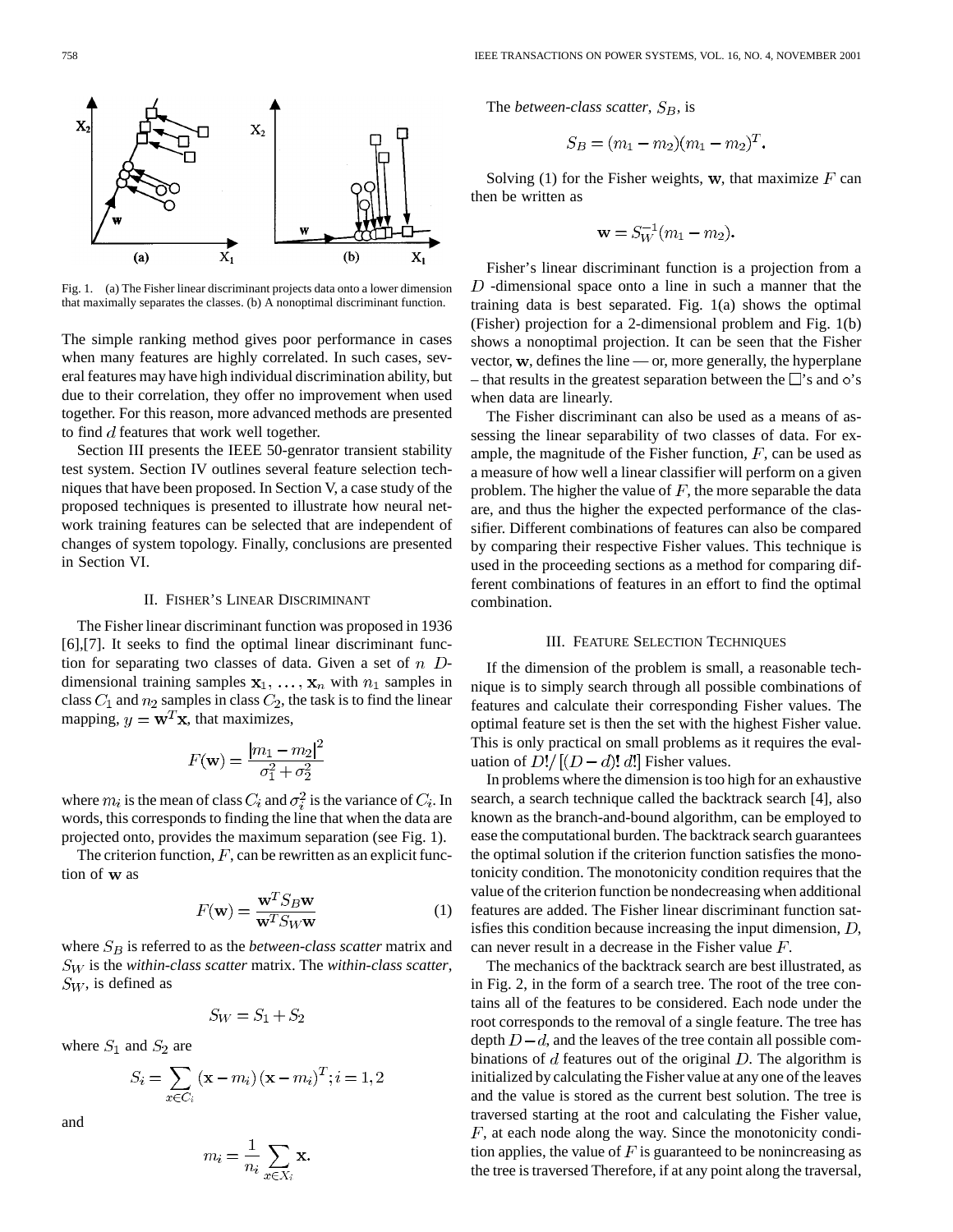

Fig. 2. Search tree for the backtrack algorithm for choosing the 2 best features out of 5.

the value of  $F$  falls below current best value found at any of the leaves, the rest of that branch need not be evaluated.

An example illustrating the backtrack search when applied to the selection of the two best features out of five is shown in Fig. 2. Initially, the branch at the far right side is evaluated and the Fisher value of the subset  $\{x_1, x_2\}$  is determined and saved in the variable  $F_0$ . Next, the algorithm backtracks and proceeds down the next unexplored branch comparing the Fisher value, F, at each node to  $F_0$ . If the value of F exceeds  $F_0$ , there is still a chance that a better feature set will be discovered, so the algorithm must continue to search along the rightmost unexplored branch. When the bottom of the tree is reached, if the value of  $F$ is still greater than  $F_0$ , then  $F_0$  is updated accordingly. If on the other hand, a node is found where the value of F is less than  $F_0$ , the rest of that branch need not be traversed due to the monotonicity condition. After the entire tree has been evaluated the optimal feature set is the one corresponding to  $F_0$ .

The backtrack method is particularly efficient when the features are preordered and placed in the tree in order of the magnitude of their individual Fisher values from left to right. This tends to put the better solutions toward the right side of the tree, which, in turn, tends to allow the algorithm to eliminate the maximum number of branches from the search.

The backtrack method should be used with caution because its worst-case run time can be much worse than exhaustive search. In worst case, the backtrack algorithm must evaluate every node in the tree. The number of evaluations required in the worst case is therefore,

$$
\sum_{h=0}^{D-d} \frac{(D-h)!}{(D-h-d)!d!}
$$

where

- $\boldsymbol{D}$ total number of raw features;
- $\boldsymbol{d}$ number of features to be selected;
- height of the nodes in this level of the tree.  $\hbar$

In cases where the backtrack method proves computationally infeasible, a sub-optimal solution needs to suffice. Sequential ranking methods are relatively simple methods utilizing a heuristic that involves building a feature set by choosing the next feature that works best with the previously chosen features. There are several variations including the forward sequential, backward sequential and the *plus-l take away-r* algorithm.

The forward sequential method is a bottom-up algorithm that starts by choosing the best individual feature. Then the feature set is built from the ground up, by repeatedly adding the next feature that works best with the previously chosen features. This algorithm requires  $D! - (D - d)!$  evaluations. The backward sequential method is very similar to the forward sequential except that it is a top-down algorithm. Instead of starting with an empty set and building a set of features, the backward sequential method starts with the complete set of features and iteratively removes them one at a time until only the desired number remain. This is done by calculating the Fisher value for all subsets of  $n-1$  features where n is the current number of features remaining. The feature that results in the smallest decrease in Fisher value at each iteration is then removed. The backward sequential method requires the same number of evaluations as the forward method, but is more computationally demanding because the calculation of the Fisher discriminant is in a higher dimensional space at each iteration.

It should be noted that while the Fisher linear discriminant function has been shown to produce the optimal classification boundary for a linear classifier, its performance on a nonlinear neural network classifier is not known. The nonlinear neural network is commonly accepted as a more general model than a linear classifier. The *plus-l take away-r* algorithm is essentially a combination of the forward sequential and backward sequential methods. In this algorithm,  $l$  features are added via the forward method followed by the removal of  $r$  features by the backward method. This is advantageous in that it provides the algorithm the ability to remove features that are no longer needed due to combinations of features subsequently added. The algorithm works in either the top-down or bottom-up direction, depending on if  $l > r$  or  $r > l$ . For the case where,  $r > l$ , the order of the forward-backward methods is be reversed, *i.e.*, the algorithm starts with all the features and  $r$  features are removed followed by the addition of  $l$  features.

# IV. IEEE 50 GENERATOR SYSTEM

To assess the applicability of the Fisher linear discriminant function as a means of selecting neural network training features, an empirical study was conducted on the IEEE 50 generator transient stability test system [13]. The system consists of 50 generators, 145 buses and 453 transmission lines and transformers. A training database was collected by simulating 3-phase faults at nine different buses throughout the system. Of the nine faults, 4 were on the 500 KV subsystem, 1 was on the 220 KV system and 4 were on the 100 KV subsystem. The locations were chosen to cover a wide cross-section of the system. The critical clearing time for each fault was determined by simulating the system response using the EPRI Electric Transient Mid-Term Stability Program [12] (ETMSP) software program. The system was simulated for 651 different system operating conditions. The real and reactive power output of each of the 50 generators as well as the total system real and reactive load level were recorded along with the system critical clearing time for each of the 651 simulations.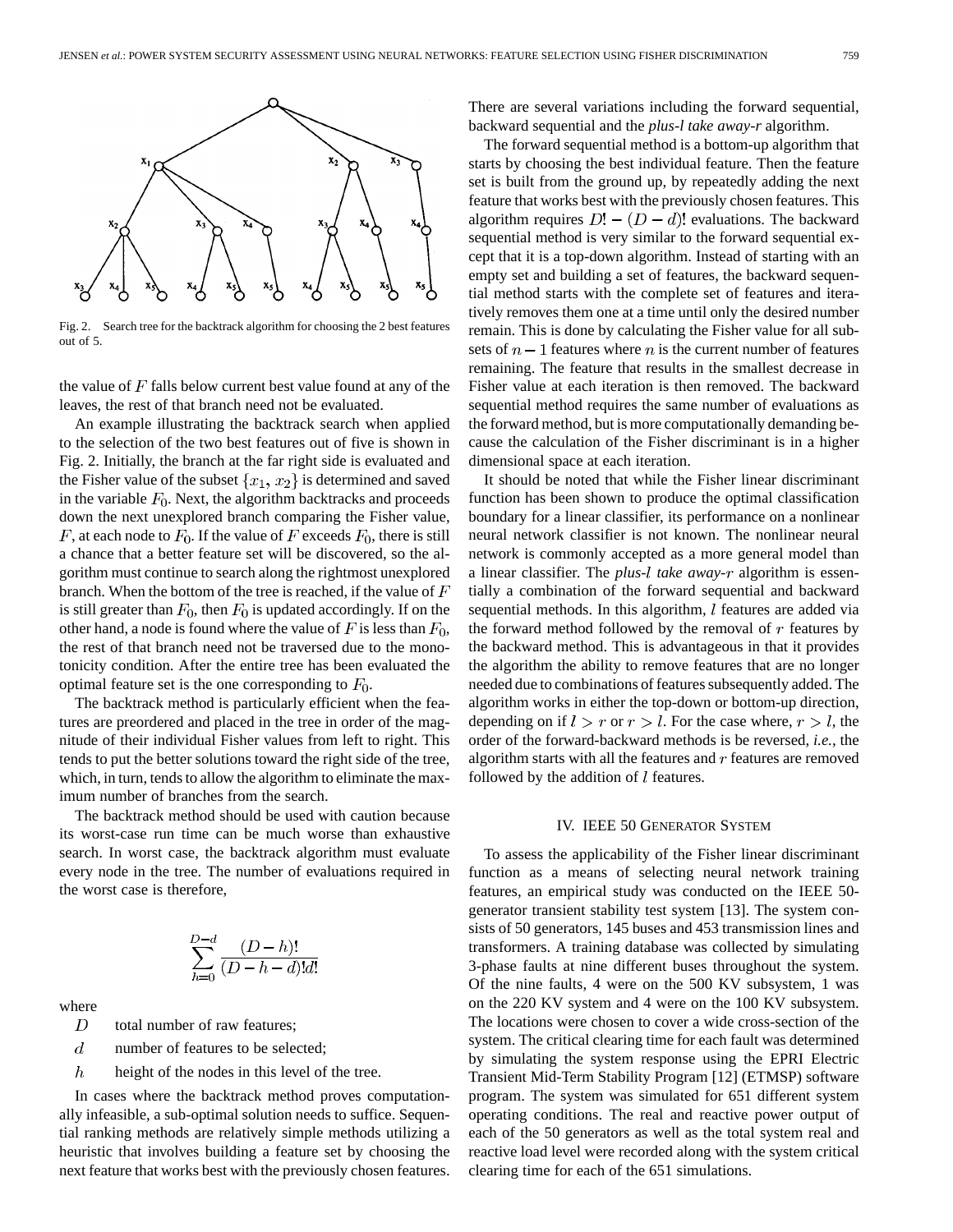TABLE I STATISTICAL ANALYSIS OF FISHER'S LINEAR DISCRIMINANT APPLIED TO FEATURE SELECTION FOR SECURITY ASSESSMENT.

| Fault                   | Random selection of features |        |        | <b>Fisher Feature Selection</b> |                      | $P  X - x  \ge F_{\min}$     |                      |
|-------------------------|------------------------------|--------|--------|---------------------------------|----------------------|------------------------------|----------------------|
|                         | <b>Samples</b>               | Mean   | Std.   | Min error                       | <b>Features Used</b> | <b>RMS</b> Error $(F_{min})$ | Chebyshev inequality |
|                         | 1000                         | 0.1135 | 0.0210 | 0.0692                          | 51, 2, 65, 80        | 0.0668                       | 0.2022               |
| $\overline{2}$          | 1019                         | 0.1676 | 0.0423 | 0.0428                          | 53, 39, 50, 2        | 0.0471                       | 0.1233               |
| $\overline{\mathbf{3}}$ | 1005                         | 0.1039 | 0.0202 | 0.0657                          | 51, 101, 65, 2       | 0.0628                       | 0.2421               |
| $\overline{4}$          | 1036                         | 0.1069 | 0.0201 | 0.0627                          | 51, 65, 2, 100       | 0.0641                       | 0.2202               |
| 5                       | 1208                         | 0.1179 | 0.0202 | 0.0779                          | 51, 101, 2, 65       | 0.0841                       | 0.3584               |
| 6                       | 1115                         | 0.1077 | 0.0119 | 0.0824                          | 9, 68, 3, 36         | 0.0853                       | 0.2818               |
| 7                       | 1131                         | 0.1767 | 0.0135 | 0.1156                          | 54, 90, 101, 57      | 0.1057                       | 0.0364               |
| 8                       | 1036                         | 0.1152 | 0.005  | 0.0873                          | 74, 63, 99, 91       | 0.0801                       | 0.0200               |
| $\Omega$                | 1000.                        | 0.1756 | n nnnn | 0.1010                          | 00 101 00 02         | 0.1027                       | 0.0104               |



Fig. 3. Histograms showing the distribution of the neural network training error for various combinations of 4 randomly chosen features.

# V. JUSTIFICATION OF FISHER FEATURE SELECTION

The Fisher forward sequential method was used to select the best 4 features for each of the nine faults considered in the study. Then a neural network was trained for each of the faults using the 4 best features found from the forward sequential method. The neural network training results are summarized in Table I. A commercial neural network simulation package called QwikNet [11] was used to train and test the neural networks.

Therefore, its performance should be *at least* as good as that of the linear classifier. The question then arises as to how well the neural network performs given the optimal set of features for a linear classifier? This question is not easy to answer theoretically since, short of exhaustive search, there is no known technique for determining the optimal feature set for a multilayer perceptron neural network. What can be done, however, is to perform a series of computer simulations to assess the discrimination ability of a given feature set on a given neural network model. These simulations can then be used to compare different feature sets and a statistical framework can be developed to quantify the performance of the Fisher linear discriminant.

Many statistical techniques exist for defining confidence intervals based on known probability distribution functions [9]. In this case, the probability distribution function of the neural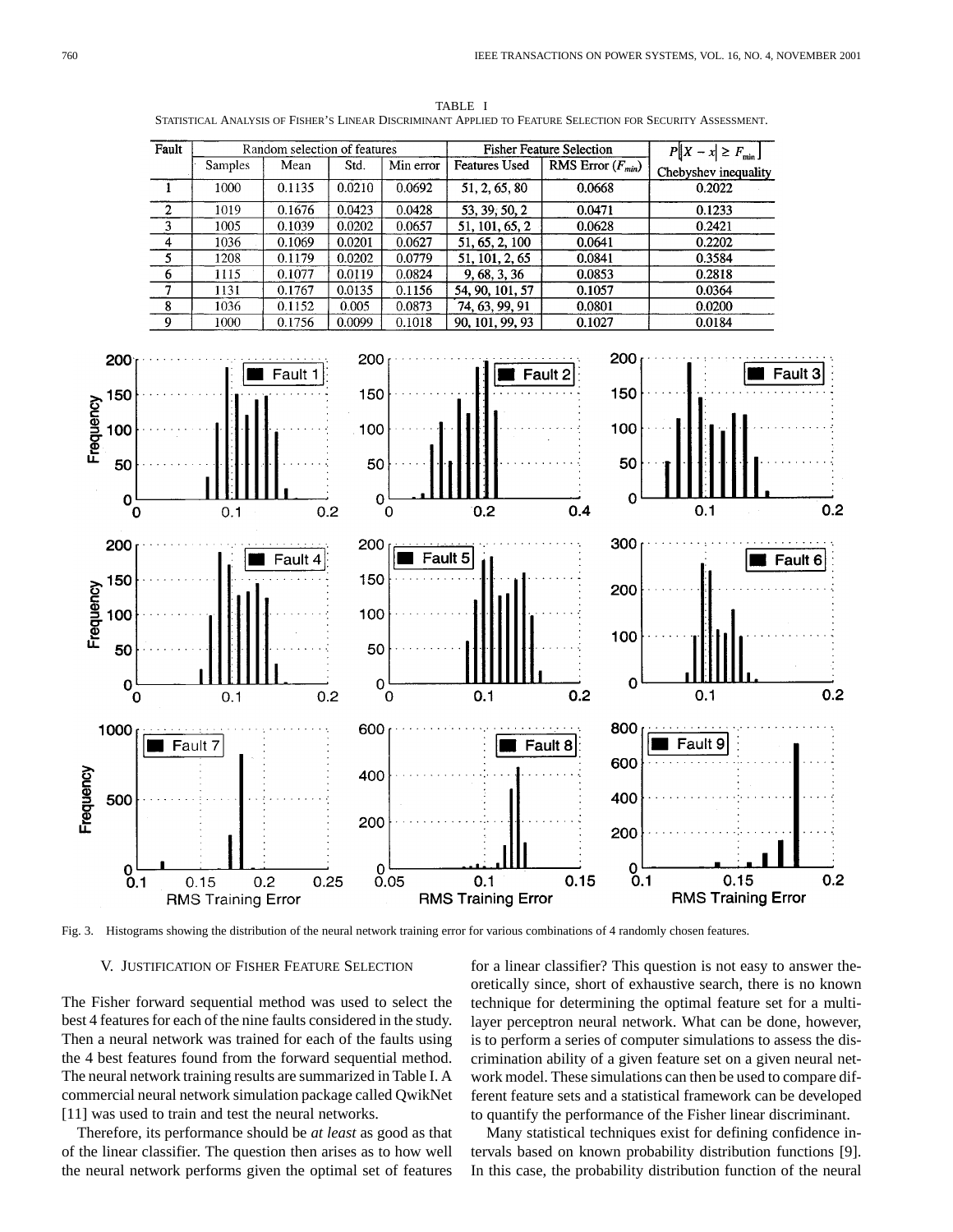network classification error for various combinations of input features can be estimated by randomly generating different feature combinations and determining their corresponding neural network classification error. The neural network model used in this study consisted of 3 layers with 4 inputs, 10 hidden neurons and a single output. For each of the nine faults, 1000 random combinations of 4 features were generated. A neural network was then trained using each of the 1000 feature combinations. Fig. 3 is a histogram of the neural network training error based on randomly selecting 4 power system input features out of a total of 102. The training error for each network was based on the average training error over 5 training sessions with different random initial weights. The results are summarized numerically in Table I.

Several techniques exist for calculating tail probabilities of the form  $P[|X| \ge t]$ , where X is an unknown random variable and t is a given distance from the mean. If the variance,  $\sigma^2$ , and the mean,  $m$ , of the underlying process are known, the Chebyshev inequality [9] can be used to establish bounds on the probability of a sample occurring greater than a given distance,  $a$ , from the mean. The Chebyshev inequality states that,

$$
P\left[|X - m| \ge a\right] \le \frac{\sigma^2}{a^2}.
$$

The Chebyshev inequality makes no assumptions regarding the distribution of the underlying process, other than its mean and variance. Because of this, the established bounds are often very loose. Nevertheless, the Chebyshev inequality is still useful for establishing a theoretical upper bound on the probability that a feature combination exists that is superior to the combination determined by the Fisher feature selection method. The right column of Table I shows the probability of the existence of a combination of features superior to that found by the Fisher forward sequential technique.

Confidence intervals [10] are a well-known metric for assessing the reliability of experimental results. The equations for the upper and lower bounds on experimental results are,

$$
P_L = \frac{\bar{X} + \frac{z^2}{2n} - \left(\frac{z}{\sqrt{n}}\right)\sqrt{\bar{X}(1-\bar{X}) + \frac{z^2}{4n}}}{1 + \frac{z^2}{n}}
$$

$$
P_H = \frac{\bar{X} + \frac{z^2}{2n} + \left(\frac{z}{\sqrt{n}}\right)\sqrt{\bar{X}(1-\bar{X}) + \frac{z^2}{4n}}}{1 + \frac{z^2}{n}}
$$
(2)

where

 $\bar{X}$ point estimate of the trial;

 $\overline{n}$ number of samples;

 $1 - \alpha/2$  % of the normal distribution.  $\overline{z}$ 

(2) can be used to place a bound on the observed results with  $\alpha$  percent certainty. Experimental results show that the features selected by the Fisher technique were found to be better than all but 46 out of 9550, or 99.54% of all randomly generated feature combinations. The 95% confidence interval is (99.38, 99.65). Table II shows the experimental 95% confidence intervals for each of the faults under study.

TABLE II COMPARISON OF THE PROBABILITY OF THE EXISTENCE OF A FEATURE SET BETTER THAN THE SET SELECTED BY THE FISHER FEATURE SELECTION ALGORITHM

| Faul         | # of             | # of              | $P[Err(X) \leq E_{Fisher}]$ |                    |  |
|--------------|------------------|-------------------|-----------------------------|--------------------|--|
| t            | random<br>trials | improve-<br>ments | Observed                    | 95%<br>confidence  |  |
| 1            | 1000             | $\cdot$ 0         | 0.0000                      |                    |  |
| $\mathbf{z}$ | 1019             | 1                 | 0.0010                      | (0.0002,<br>0.0055 |  |
| 3            | 1005             | 0                 | 0.0000                      |                    |  |
| 4            | 1036             | 1                 | 0.0010                      | (0.0002,<br>0.0054 |  |
| 5            | 1208             | 34                | 0.0281                      | (0.0202,<br>0.0391 |  |
| 6            | 1115             | 9                 | 0.0081                      | (0.0043,<br>0.0153 |  |
| 7            | 1131             | 0                 | 0.0000                      |                    |  |
| 8            | 1036             | 0                 | 0.0000                      |                    |  |
| 9            | 1000             | 1                 | 0.0010                      | (0.0002,<br>0.0056 |  |
| All          | 9550             | 46                | 0.0048                      | (0.0035,<br>0.0062 |  |

TABLE III TOPOLOGY CHANGES

| Line Outage |        | Voltage Level |
|-------------|--------|---------------|
| From Bus    | To Bus |               |
|             | 2      | 500           |
|             | 6      | 500           |
| 6           | 12     | 500           |
| 12          | 14     | 500           |
| 17          | 22     | 500           |
| 25          | 27     | 500           |
| 53          | 55     | 100           |
| 59          | 92     | 100           |
| 67          | 97     | 100           |
| 119         | 130    | 100           |
| 141         | 142    | 100           |



Fig. 4. A portion of the high voltage transmission system surrounding the fault. The fault is on bus #7 and cleared by removing the line between buses 6 and 7. Dashed lines indicate several of the transmission lines that were removed to simulate topology changes.

## VI. CASE STUDY – APPLICATION TO TOPOLOGY CHANGES

In this section, a case study is performed on the IEEE 50 generator system to show how the Fisher feature selection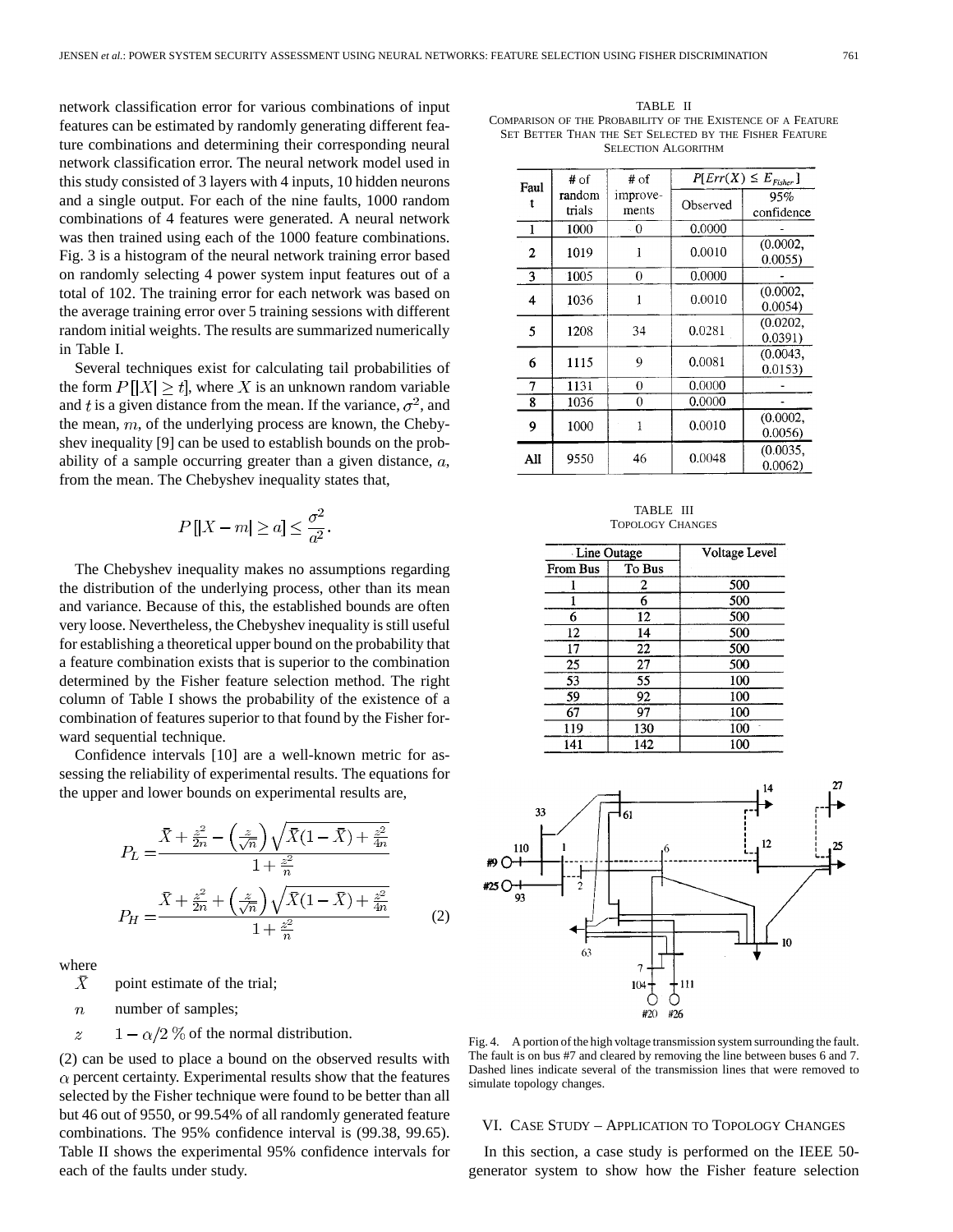|         |                | Features selected based on a<br>single topology (112-Q, 104-P, 111-P) | Features selected based on<br>multiple topologies $(111-Q, 104-P, 110-Q)$ |                      |  |
|---------|----------------|-----------------------------------------------------------------------|---------------------------------------------------------------------------|----------------------|--|
| Trial # | Training Error | <b>Testing Error</b>                                                  | <b>Training Error</b>                                                     | <b>Testing Error</b> |  |
|         | 0.0122673      | 0.114222                                                              | 0.0159126                                                                 | 0.0156532            |  |
|         | 0.0123515      | 0.131822                                                              | 0.0159686                                                                 | 0.0156648            |  |
|         | 0.0124859      | 0.133681                                                              | 0.0154527                                                                 | 0.0158434            |  |
| 4       | 0.0123491      | 0.132743                                                              | 0.0152939                                                                 | 0.0151090            |  |
|         | 0.0130339      | 0.092719                                                              | 0.0155665                                                                 | 0.0155469            |  |
| Average | 0.0124975      | 0.121077                                                              | 0.0155989                                                                 | 0.0155635            |  |

TABLE IV COMPARISON OF NEURAL NETWORK PERFORMANCE BASED ON FEATURES SELECTED FROM A SINGLE SYSTEM TOPOLOGY AND MULTIPLE SYSTEM TOPOLOGIES

technique can be used to select features that are independent of system topology. The system topology refers to the operating status of the numerous devices connected to the system. Selecting features that are independent of topology is important since the topology of modern power systems is continuously changing. These changes are due to many factors including maintenance, repair, and the addition of new equipment.

Since the system topology is not fixed, special care needs be taken to minimize the effect of topology changes on the performance of the neural network. One approach is to train different neural networks for each change in topology, and then use the specific neural network that reflects the current topology of the system. This approach is only applicable to problems that involve relatively few changes in topology. If a large number of topology changes need to be considered, the number of neural networks required becomes very large, and the problem quickly becomes impractical.

Another approach is to choose features for training the neural network that are independent of changes in topology. This allows a single neural network to learn the security of the system with respect to various different system topologies. Features such as the aggregate generation in a specific area or the flow on important transmission circuits have been suggested [3]. The Fisher feature selection technique can be used to select features that reflect changes in topology, and therefore, provide good performance even in the event of unexpected topology changes. This can be done by applying the Fisher selection technique to a training database that contains examples of as many different system topologies as possible. The Fisher selection criterion then selects the features that work best with regard to the various topologies.

An experiment was performed to test the performance of the Fisher technique for selecting topology invariant features for neural network training. The experiment consisted of training two neural networks with features selected by the Fisher forward sequential technique. The networks were trained with data generated from a single 3-phase fault located at bus #7 and cleared by removing the line between buses 7 and 6. The features for the first neural network were selected based on a training database generated with a fixed system topology. The features for the second neural network were selected from a training database containing 11 different pre-fault system topologies. The topology changes involved removing various transmission circuits from the system and then simulating the fault at bus #7 and calculating the system security. The topology changes were spread across a wide area of the system in an attempt to determine the significance of the location of the topology change with respect to the fault. Some topology changes consisted of removing 500 KV lines close to the fault while others were 100 KV lines far removed from the fault. Table III shows the location and voltage level of each of the 11 topology changes.

Fig. 4 shows a one-line diagram of a portion of the high voltage transmission system surrounding the fault at bus #7. Several of the transmission lines that were removed as a result of the topology changes are shown as dashed lines, the rest occur further from the fault and are not shown.

The training data files for each neural network were created from the same raw data file, which included a fixed pre-fault system topology. The first neural network was trained with features 112-Q, 104-P and 111-P, while the second neural network used features 111-Q, 104-P and 110-Q. The features correspond to the either the real  $(P)$  or reactive  $(Q)$  generator power outputs at the given buses. As previously mentioned, the features for the first neural network were selected by the Fisher method applied to a data file consisting of a fixed system topology, while the features for the second neural network were derived from a data file with multiple system topologies. Both neural networks were tested with a data file composed of 641 patterns with 11 different system topologies. Five training runs were performed for each network to assess their performance on the testing file. The results are shown in Table IV.

It can be seen from Table IV that the neural network trained with features selected from data containing multiple system topologies resulted in nearly a full order of magnitude reduction in testing error. This is a remarkable result considering the neural network was trained with data consisting of only a single system topology! This test clearly shows the importance of selecting features that are independent of changes in system topology and shows that the Fisher selection technique can be effectively used to select such features.

# VII. CONCLUSION

The Fisher linear discriminant function coupled with the sequential feature selection technique has been proposed as a means for selecting neural network training features for power system security assessment. Through a statistical analysis, it was shown that the Fisher technique was able to select a feature set in the top one percentile of all possible feature sets. A case